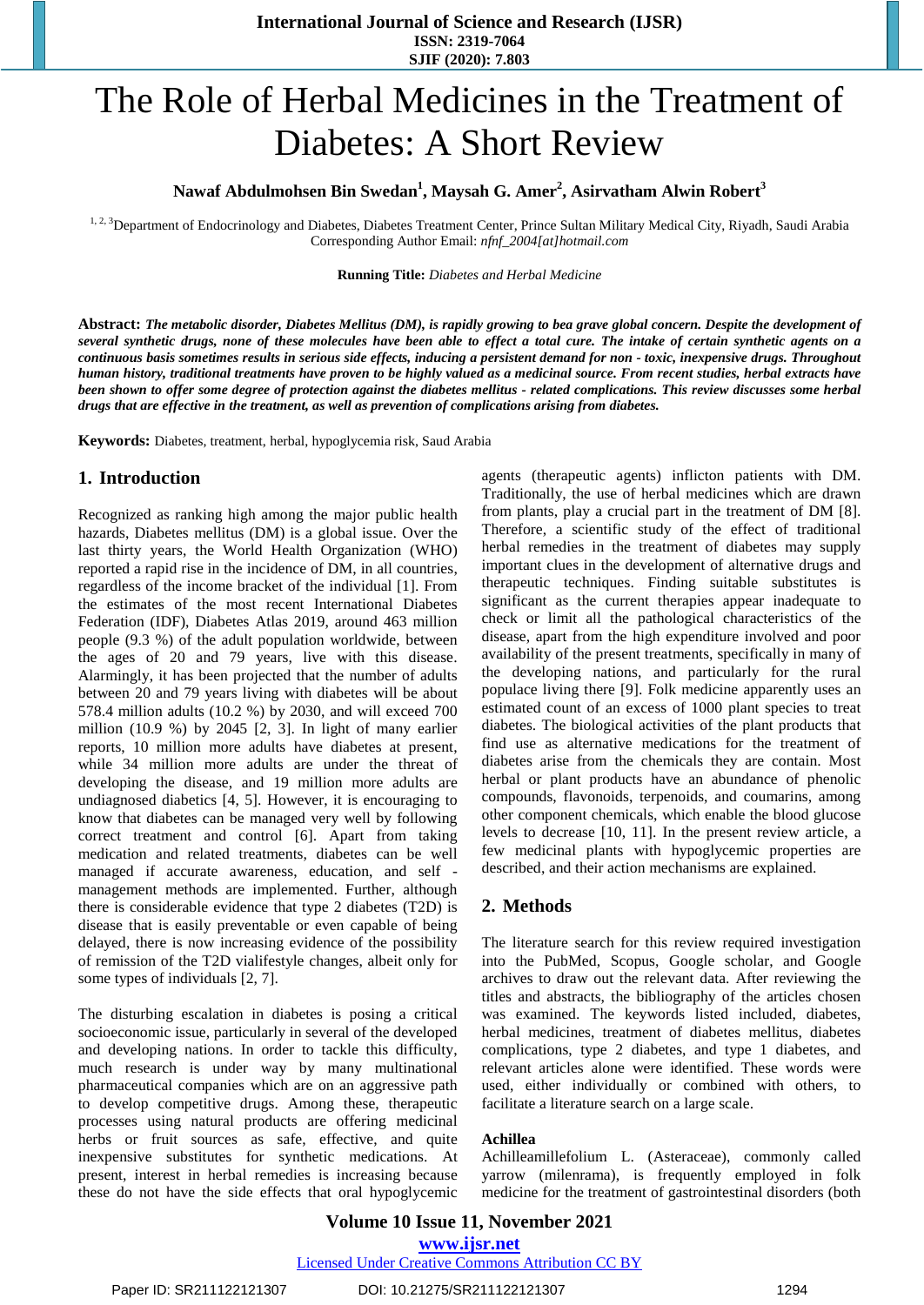## **International Journal of Science and Research (IJSR) ISSN: 2319-7064 SJIF (2020): 7.803**

inflammatory and spasmodic), hepatobiliary ailments, as well as overactive cardiovascular and respiratory conditions. [12]. From recent studies done, evidence was found for a substantial decrease in the blood glucose, serum liver enzymes, triglycerides, and total - and LDL - cholesterol levels in the groups using the Achilleamillefolium extract, when compared with the groups not using it. In fact, Sadeghi et al., recorded similar findings in the blood glucose of male rats that received treatment with Achilleawilhelmsii [13]. Another study reported similar outcomes for the use of the Achilleamillefolium extract [14]. Hyperglycemia, in patients with DM, is recognized to aggravate the oxidative stress [15]. The Achilleamillefolium*in vivo* exerts antidiabetic influence, through multitarget action mechanisms, and involves symptoms of antihyperglycemia (αglucosidases inhibition), hypoglycemia (insulin secretion), and potential insulin sensitizer actions (PPARγ/GLUT4 overexpression) [12].

#### **Basil leaves**

Among the plants that possess essential oils, besides polyphenols, phenolics, flavonoids and phenolic acids, Basil (Ocimumbasilicum) is one of the most noteworthy. Belonging to the mint family, this annual is indigenous to the tropics. Basil exhibits positive results against some viral, fungal, and bacterial infections. The leaves of this plant are useful for treating fevers, coughs, flu, asthma, bronchitis, influenza and diarrhea, although its principal use in pharmacology is for anti - diabetic activity [16]. The reports of one study done in diabetic rats revealed that basil leaf extract showed promise in decreasing the blood glucose levels and advanced glycation end products. From earlier studies, it was clear that both metformin or basil leaves could be used to reduce the blood glucose level, and both appear to have the same effect; in fact, Eddouks M and Kumar S have reported that basil leaves are able to act as an anti - diabetic agent, and heighten the insulin sensitivity [17, 18].

#### **Olive oil**

The Mediterranean diet uses extra virgin olive oil as the main dietary fat source. From recent studies it is clear that a diet rich in olive oil lowers the glucose levels and, hence, can prevent the onset of diabetes. As it is high in monounsaturated fatty acids (MUFA), tyrosol, secoiridoids and lignans, extra virgin olive oil, when included in the diet may offer benefits that help in the prevention, progress, and advancement of this disease, more than refined olive oil [19]. A recent meta - analyses of the Randomized Controlled Trials (RCT) showed that in general, when T2D patients consistently replaced the consumption of carbohydrates (~5– 10% of total energy intake) with monounsaturated fatty acids as a particular dietary compound, their metabolic risk factors were positively affected [4, 20, 21].

#### **Nigella sativa**

For many centuries, Nigella sativa (black seeds) has been a well - known herb, popular in the diet of several communities. This annual plant, from the family Ranunculaceae, is common in Europe, the Middle East, and Western Asia. The benefits of using Nigella sativa in diabetic animals has been reiterated in many earlier studies. The strong antidiabetic effects of Nigella sativa observed were considered possibly due to itsinsulinotropic activity and its antioxidant abilities, which reduce the oxidative stress and safeguard the integrity of the pancreatic  $\beta$  - cell mass. Itsextrapancreatic action, specifically the inhibition of hepatic gluconeogenesis by Nigella sativa, is responsible for the glycemic control it exerts [22]. One study reported that Nigella sativa is effective in diabetes control as an adjuvant for oral antidiabetic drugs [23].

#### **Radish**

Radish (Raphanussativus) is a root vegetable grown and consumed worldwide and is considered part of the human diet. Radishes come in different skin colors (red, purple, black, yellow, and white through pink), while their flesh is typically white. Besides, the edible root in the radish varies throughout the world in terms of flavor, size, and length, [24]. Radish has been identified as having antidiabetic effects, making it favorable for those with diabetic conditions. This may be due to its ability to enhance the antioxidant defense mechanism and reduce the accumulation of free radicals, affect hormonal - induced glucose hemostasis, promote glucose uptake and energy metabolism, and reduce the glucose absorption in the intestine [24].

#### **Cinnamon**

The Cinnamon, a well - known spice derived from the inner bark of the tree scientifically termed Cinnamomum, has been proclaimed as a natural insulin sensitizer. The insulin sensitizing effect of cinnamon has been determined both in the *in vitro* cell line research using adipocytes, and in the *in vivo* studies on animals. At first, the bioactive compound isolated from cinnamon was categorized as a methylhydroxychalcone polymer (MHCP), which imitates insulin [25]. In an earlier study, the results revealed that the consumption of 1, 3, or 6 g of cinnamon per day lowers the serum glucose, triglyceride, LDL cholesterol, and total cholesterol in individuals with type 2 diabetes; further, it recommends that cinnamon be included in the diet of such patients in order to minimize the risk factors related to diabetes and cardiovascular conditions [26]. In another study, the cinnamon extract appears to moderately lower the concentrations of plasma glucose during fasting, in diabetic patients having poor glycemic control [27].

#### **Ginger**

Ranked high among the most extensively and globally consumed spices, ginger (Zingiberofficinale, Roscoe Zingiberaceae) has been shown recently to have the potential of treating DM [28]. Zingiberofficinale (ginger) exhibits highly beneficial properties of glycemic control in individuals with diabetes mellitus. The action mechanisms involved are related to the inhibition of the critical enzymes governing the metabolism of carbohydrates and heightened insulin release/sensitivity, causing a rise in the uptake of glucose in the peripheral adipose tissues and those of the skeletal muscles. The principal lipid - lowering influence of ginger also helps in the improvement of the insulin resistant state. One of the protective effects ginger exhibits against diabetic - related complications is also a vital facet of the advantages it offers. More information to facilitate good understanding of the metabolism of ginger, particularly its pungent properties, comes from the pharmacokinetic and bioavailability studies. There are sufficient studies on acute

**Volume 10 Issue 11, November 2021 www.ijsr.net**

Licensed Under Creative Commons Attribution CC BY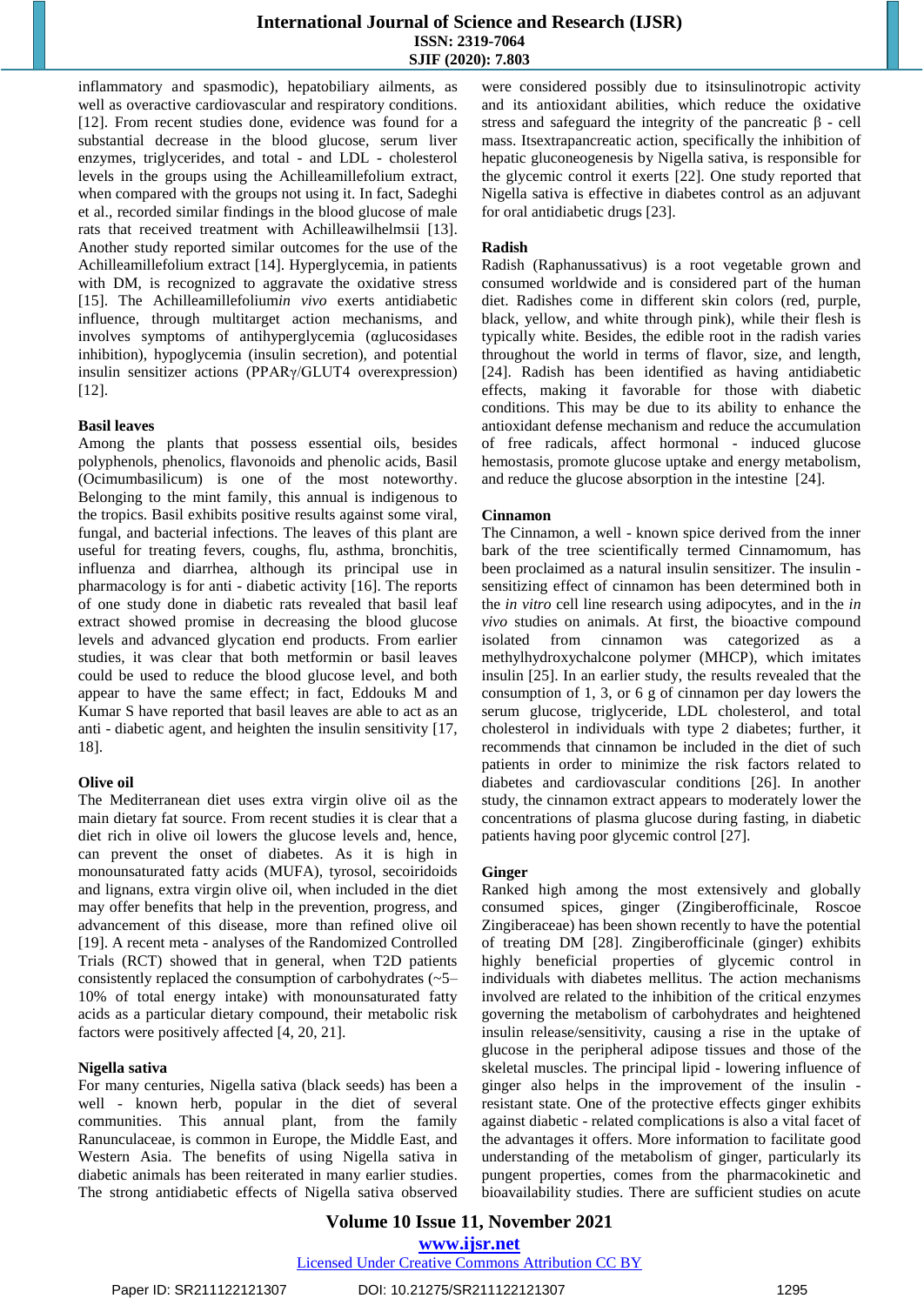and chronic toxicity to demonstrate the safety, overall, of ginger as a complementary agent for hyperglycemic control [28, 29].

#### **Armillariamellea**

An edible, ubiquitous fungus, Armillariamellea is extensively distributed in northeastern China. Prior studies showed that the polysaccharides contained in A. mellea possess potential biological properties, mainly related to their anti - inflammatory, anti - oxidative, and immunomodulatory roles. The polysaccharides from A. mellea have also been reported to promote glucose - induced insulin secretion through free radical scavenging in pancreatic cells treated with alloxan [30].

#### **Anthocyanins**

The group of naturally present pigments called Anthocyaninsare responsible for the red - blue color observed in several grains, fruits, and vegetables. In comparison with the other flavonoids, the dietary consumption of anthocyanins is on the high side, due of their wide distribution among the plant foods. Several studies suggest the potential influence that this flavonoid family exerts in lowering the incidence of cardiovascular disease, cancer, hyperlipidemia, and other insulin resistance - linked diseases by the consumption of anthocyanin - rich foods [31]. Sound knowledge of the anthocyanins in terms of their absorption and metabolism is vital to understanding the way they control this disease. In the published data a suggestion is made that blood glucose may be lowered by the anthocyanins through the improvement of the insulin resistance, protection of the β cells, increase in the insulin secretion, and decrease in the digestion of sugars taking place in the small intestine. The action mechanisms are mainly associated with their antioxidant properties, although enzymatic inhibition and other pathways may also be pertinent [32]. From several *in vitro* and *in vivo* studies, a plethora of mechanisms are indicated, through which the anthocyanins can either preventT2D - linked pathologies or reverse them, including the advancement of the antioxidant and anti - inflammatory activities, enhancement of the insulin resistance, as well as hypolipidemic and hypoglycemic actions [33].

#### **Cudraniatricuspidata**

Extensively used as a constituent in oriental medicine, this small tree of the Moraceae family, Cudraniatricuspidata, has many benefits. From many studies, the C. tricuspidata extract (CTe) has been demonstrated to exhibit a number ofpositive effects, such asthe inhibition of pancreatic lipase, production of lipopolysaccharide - induced nitric oxide, formation of prostaglandin E2 in the macrophages, proliferation of the IL - 1β - induced rheumatoid synovial fibroblasts, and creation of matrix metalloproteinase [34]. Earlier studies recommended the use ofCTe as a good substitute for synthetic drugs to treat diabetes. These studies revealed that the hydrophilic extracts which contain thestrong PTP1B inhibitors may offer promise as reagents to develop novel drugs that provide antidiabetic and anti obesity, health - enhancing benefits [34].

#### **Rhinacanthusnasutus**

A member of the Acanthaceae family, Rhinacanthusnasutus (R. nasutus) (Linn) is used in the treatment of a variety of diseases such as eczema, herpes, pulmonary tuberculosis, hepatitis, diabetes, hypertension, and several skin conditions **[35]**. Employed as a treatment measure for myriad health conditions, the compounds isolated from this herb (apart from using the herb as such) can control infections which are neurological, viral, and bacterial in origin, as well as skin disorders, and sugar levels in individuals with diabetes [36].

# **3. Conclusion**

Right through human history herbal medicines have been extensively used for their medicinal properties. Several of these are available, at present, as commercial supplements and are recommended for their benefits to public health, either as a preventive or in the treatment of particular diseases. In general, there is relatively high public interest in the potential advantages that herbal supplements offer for the metabolism of carbohydrates. The benefits of herbal extracts are that if they are proven at a clinical level to effectively improve the metabolism and/or risk factors, these extracts, which typically are available easily, can potentially support the general public in dealing with diabetes.

# **References**

- [1] World Health Organization.2018. [http: //www.who.](http://www.who.int/diabetes/en/)  [int/diabetes/en/.](http://www.who.int/diabetes/en/)
- [2] International Diabetes Federation. IDF Diabetes Atlas, 9th edn. Brussels, Belgium: 2019. Available at: https: /[/www.diabetesatlas. org.](http://www.diabetesatlas.org/)
- [3] Saeedi P, Petersohn I, Salpea P, Malanda B, Karuranga S, Unwin N, et al. Global and regional diabetes prevalence estimates for 2019 and projections for 2030 and 2045: Results from the International Diabetes Federation Diabetes Atlas, 9 (th) edition. Diabetes Res Clin Pract.2019; 157: 107843.
- [4] Schwingshackl L, Strasser B, Hoffmann G. Effects of monounsaturated fatty acids on glycaemic control in patients with abnormal glucose metabolism: a systematic review and meta - analysis. Ann Nutr Metab.2011; 58 (4): 290 - 6.
- [5] Robert AA, Al Dawish MA. The Worrying Trend of Diabetes Mellitus in Saudi Arabia: An Urgent Call to Action. Current diabetes reviews.2019.
- [6] Mensing C. Comparing the processes: accreditation and recognition. Diabetes Educ.2010; 36 (2): 219 - 43.
- [7] Burnet DL, Elliott LD, Quinn MT, Plaut AJ, Schwartz MA, Chin MH. Preventing diabetes in the clinical setting. J Gen Intern Med.2006; 21 (1): 84 - 93.
- [8] Platel K, Srinivasan K. Plant foods in the management of diabetes mellitus: vegetables as potential hypoglycaemic agents. Nahrung.1997; 41 (2): 68 - 74.
- [9] Marles RJ, Farnsworth NR. Antidiabetic plants and their active constituents. Phytomedicine.1995; 2 (2): 137 - 89.
- [10] He CN, Wang CL, Guo SX, Yang JS, Xiao PG. [Study on chemical constituents in herbs of Anoectochilus roxburghii II]. Zhongguo Zhong Yao Za Zhi.2005; 30  $(10): 761 - 3.$

# **Volume 10 Issue 11, November 2021**

**www.ijsr.net**

## Licensed Under Creative Commons Attribution CC BY